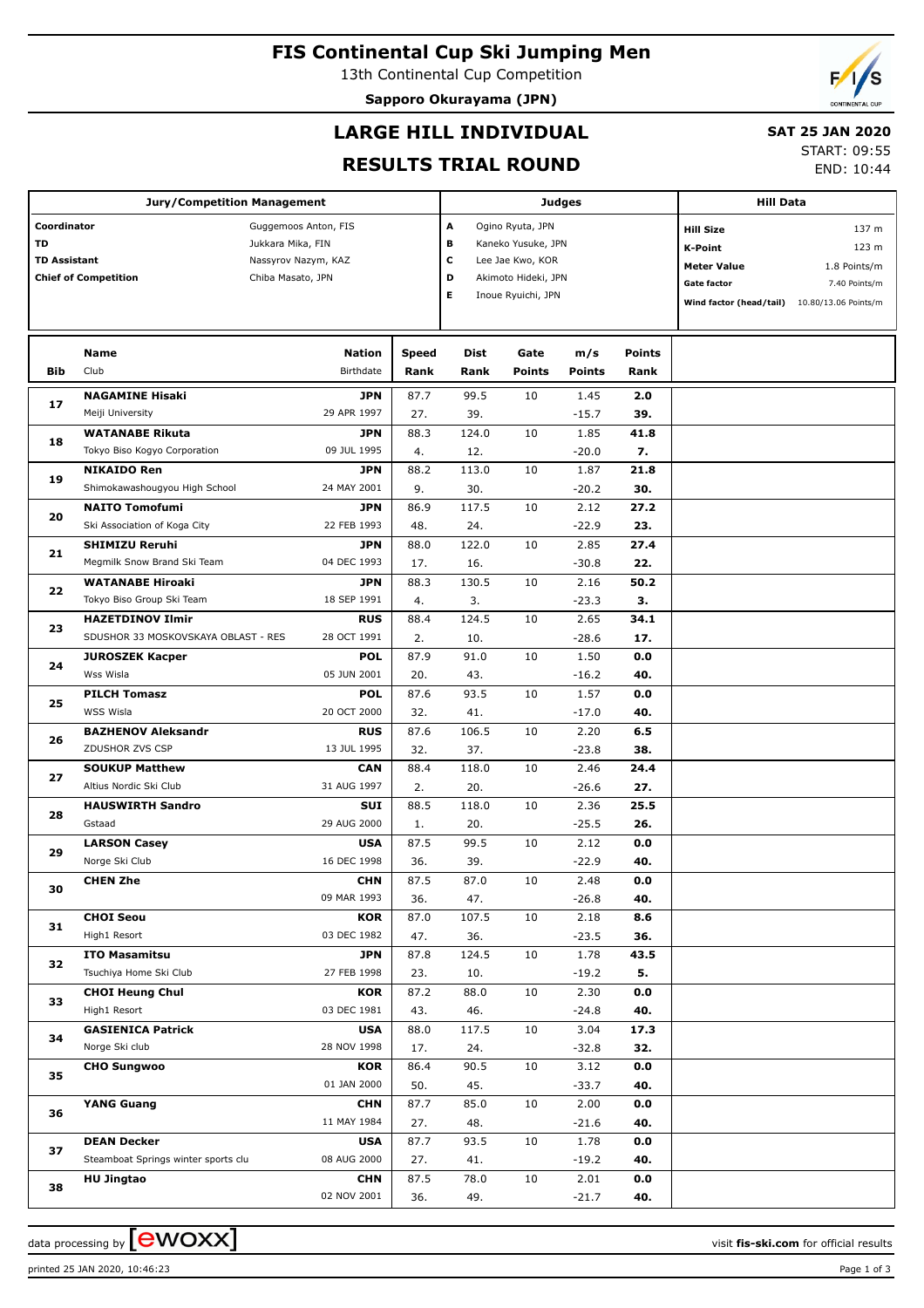# **FIS Continental Cup Ski Jumping Men**

13th Continental Cup Competition

**Sapporo Okurayama (JPN)**

# **LARGE HILL INDIVIDUAL**

## **SAT 25 JAN 2020**

## **RESULTS TRIAL ROUND**

START: 09:55

END: 10:44

|     | Name                                            | Nation                    | <b>Speed</b>                                                                                                                                                                                                                                                                                                                                                                                                                                                                                                                                                                                                                                                                                                                                                                                                                                                                                                                                                                                                                                                                                                                                                                                                                                                                                                                                                                                                                                                                                                                                                                         | Dist  | Gate          | m/s           | <b>Points</b> |  |
|-----|-------------------------------------------------|---------------------------|--------------------------------------------------------------------------------------------------------------------------------------------------------------------------------------------------------------------------------------------------------------------------------------------------------------------------------------------------------------------------------------------------------------------------------------------------------------------------------------------------------------------------------------------------------------------------------------------------------------------------------------------------------------------------------------------------------------------------------------------------------------------------------------------------------------------------------------------------------------------------------------------------------------------------------------------------------------------------------------------------------------------------------------------------------------------------------------------------------------------------------------------------------------------------------------------------------------------------------------------------------------------------------------------------------------------------------------------------------------------------------------------------------------------------------------------------------------------------------------------------------------------------------------------------------------------------------------|-------|---------------|---------------|---------------|--|
| Bib | Club                                            | Birthdate                 | Rank                                                                                                                                                                                                                                                                                                                                                                                                                                                                                                                                                                                                                                                                                                                                                                                                                                                                                                                                                                                                                                                                                                                                                                                                                                                                                                                                                                                                                                                                                                                                                                                 | Rank  | <b>Points</b> | <b>Points</b> | Rank          |  |
|     | <b>WINTER Paul</b>                              | <b>GER</b>                |                                                                                                                                                                                                                                                                                                                                                                                                                                                                                                                                                                                                                                                                                                                                                                                                                                                                                                                                                                                                                                                                                                                                                                                                                                                                                                                                                                                                                                                                                                                                                                                      |       |               |               |               |  |
| 39  | SC Willingen                                    | 05 OCT 1997               | 9.                                                                                                                                                                                                                                                                                                                                                                                                                                                                                                                                                                                                                                                                                                                                                                                                                                                                                                                                                                                                                                                                                                                                                                                                                                                                                                                                                                                                                                                                                                                                                                                   | 14.   |               | $-30.9$       | 20.           |  |
|     | <b>SCHULER Andreas</b>                          | <b>SUI</b>                | 88.3                                                                                                                                                                                                                                                                                                                                                                                                                                                                                                                                                                                                                                                                                                                                                                                                                                                                                                                                                                                                                                                                                                                                                                                                                                                                                                                                                                                                                                                                                                                                                                                 | 116.5 | 10            | 2.53          | 21.0          |  |
| 40  | Einsiedeln                                      | 30 DEC 1995               | 4.                                                                                                                                                                                                                                                                                                                                                                                                                                                                                                                                                                                                                                                                                                                                                                                                                                                                                                                                                                                                                                                                                                                                                                                                                                                                                                                                                                                                                                                                                                                                                                                   | 26.   |               | $-27.3$       | 31.           |  |
|     | <b>KASAI Noriaki</b>                            | <b>JPN</b>                | 88.1                                                                                                                                                                                                                                                                                                                                                                                                                                                                                                                                                                                                                                                                                                                                                                                                                                                                                                                                                                                                                                                                                                                                                                                                                                                                                                                                                                                                                                                                                                                                                                                 | 110.0 | 10            | 1.97          | 15.3          |  |
| 41  | Tsuchiya Home Ski Team                          | 06 JUN 1972               | 14.                                                                                                                                                                                                                                                                                                                                                                                                                                                                                                                                                                                                                                                                                                                                                                                                                                                                                                                                                                                                                                                                                                                                                                                                                                                                                                                                                                                                                                                                                                                                                                                  | 33.   |               | $-21.3$       | 33.           |  |
| 42  | <b>TOCHIMOTO Shohei</b>                         | <b>JPN</b>                | 87.6                                                                                                                                                                                                                                                                                                                                                                                                                                                                                                                                                                                                                                                                                                                                                                                                                                                                                                                                                                                                                                                                                                                                                                                                                                                                                                                                                                                                                                                                                                                                                                                 | 128.0 | 10            | 2.42          | 42.9          |  |
|     | Megmilk Snow Brand Ski Team                     | 21 DEC 1989               | 32.                                                                                                                                                                                                                                                                                                                                                                                                                                                                                                                                                                                                                                                                                                                                                                                                                                                                                                                                                                                                                                                                                                                                                                                                                                                                                                                                                                                                                                                                                                                                                                                  | 4.    |               | $-26.1$       | 6.            |  |
| 43  | <b>WASEK Pawel</b>                              | <b>POL</b>                | 88.3                                                                                                                                                                                                                                                                                                                                                                                                                                                                                                                                                                                                                                                                                                                                                                                                                                                                                                                                                                                                                                                                                                                                                                                                                                                                                                                                                                                                                                                                                                                                                                                 | 126.5 | 10            | 2.80          | 36.1          |  |
|     | WSS Wisla                                       | 02 JUN 1999               | 4.                                                                                                                                                                                                                                                                                                                                                                                                                                                                                                                                                                                                                                                                                                                                                                                                                                                                                                                                                                                                                                                                                                                                                                                                                                                                                                                                                                                                                                                                                                                                                                                   | 5.    |               | $-30.2$       | 13.           |  |
| 44  | <b>MAERKL Kilian</b>                            | <b>GER</b>                | 87.8                                                                                                                                                                                                                                                                                                                                                                                                                                                                                                                                                                                                                                                                                                                                                                                                                                                                                                                                                                                                                                                                                                                                                                                                                                                                                                                                                                                                                                                                                                                                                                                 | 125.0 | 10            | 2.57          | 35.8          |  |
|     | Sc Partenkirchen                                | 10 APR 2000               | 23.                                                                                                                                                                                                                                                                                                                                                                                                                                                                                                                                                                                                                                                                                                                                                                                                                                                                                                                                                                                                                                                                                                                                                                                                                                                                                                                                                                                                                                                                                                                                                                                  | 8.    |               | $-27.8$       | 14.           |  |
| 45  | <b>ITO Kenshiro</b>                             | <b>JPN</b>                |                                                                                                                                                                                                                                                                                                                                                                                                                                                                                                                                                                                                                                                                                                                                                                                                                                                                                                                                                                                                                                                                                                                                                                                                                                                                                                                                                                                                                                                                                                                                                                                      |       |               |               |               |  |
|     | Megmilk Snow Brand Ski Team                     | 08 JAN 1990               |                                                                                                                                                                                                                                                                                                                                                                                                                                                                                                                                                                                                                                                                                                                                                                                                                                                                                                                                                                                                                                                                                                                                                                                                                                                                                                                                                                                                                                                                                                                                                                                      |       |               |               |               |  |
| 46  | <b>MYHREN Mats Bjerke</b>                       | <b>NOR</b>                |                                                                                                                                                                                                                                                                                                                                                                                                                                                                                                                                                                                                                                                                                                                                                                                                                                                                                                                                                                                                                                                                                                                                                                                                                                                                                                                                                                                                                                                                                                                                                                                      |       |               |               |               |  |
|     | Soere Aal                                       | 23 SEP 1997               |                                                                                                                                                                                                                                                                                                                                                                                                                                                                                                                                                                                                                                                                                                                                                                                                                                                                                                                                                                                                                                                                                                                                                                                                                                                                                                                                                                                                                                                                                                                                                                                      |       |               |               |               |  |
| 47  | <b>RESINGER Peter</b>                           | <b>AUT</b>                |                                                                                                                                                                                                                                                                                                                                                                                                                                                                                                                                                                                                                                                                                                                                                                                                                                                                                                                                                                                                                                                                                                                                                                                                                                                                                                                                                                                                                                                                                                                                                                                      |       |               |               |               |  |
|     | SV Schwarzach                                   | 28 JUN 2000               |                                                                                                                                                                                                                                                                                                                                                                                                                                                                                                                                                                                                                                                                                                                                                                                                                                                                                                                                                                                                                                                                                                                                                                                                                                                                                                                                                                                                                                                                                                                                                                                      |       |               |               |               |  |
| 48  | <b>SELL Adrian</b><br>Sv Messstetten            | <b>GER</b><br>28 APR 1998 |                                                                                                                                                                                                                                                                                                                                                                                                                                                                                                                                                                                                                                                                                                                                                                                                                                                                                                                                                                                                                                                                                                                                                                                                                                                                                                                                                                                                                                                                                                                                                                                      |       |               |               |               |  |
|     | <b>RAIMUND Philipp</b>                          | <b>GER</b>                |                                                                                                                                                                                                                                                                                                                                                                                                                                                                                                                                                                                                                                                                                                                                                                                                                                                                                                                                                                                                                                                                                                                                                                                                                                                                                                                                                                                                                                                                                                                                                                                      |       |               |               |               |  |
| 49  | Sc Oberstdorf                                   | 23 JUN 2000               |                                                                                                                                                                                                                                                                                                                                                                                                                                                                                                                                                                                                                                                                                                                                                                                                                                                                                                                                                                                                                                                                                                                                                                                                                                                                                                                                                                                                                                                                                                                                                                                      |       |               |               |               |  |
|     | <b>MURANKA Klemens</b>                          | <b>POL</b>                |                                                                                                                                                                                                                                                                                                                                                                                                                                                                                                                                                                                                                                                                                                                                                                                                                                                                                                                                                                                                                                                                                                                                                                                                                                                                                                                                                                                                                                                                                                                                                                                      |       |               |               |               |  |
| 50  | TS Wisla Zakopane                               | 31 AUG 1994               | 88.2<br>123.0<br>10<br>2.86<br>29.1<br>87.9<br>118.5<br>10<br>1.76<br>32.9<br>20.<br>18.<br>$-19.0$<br>18.<br>88.3<br>122.0<br>10<br>2.81<br>27.9<br>4.<br>16.<br>$-30.3$<br>21.<br>118.0<br>10<br>2.33<br>25.8<br>87.8<br>$-25.2$<br>23.<br>20.<br>24.<br>88.2<br>115.0<br>10<br>1.96<br>24.4<br>28.<br>9.<br>$-21.2$<br>27.<br>88.1<br>118.5<br>10<br>1.90<br>31.4<br>14.<br>18.<br>$-20.5$<br>19.<br>3.12<br>88.0<br>131.5<br>10<br>41.6<br>17.<br>1.<br>$-33.7$<br>8.<br>87.5<br>126.5<br>9<br>2.89<br>38.8<br>5.<br>36.<br>3.7<br>$-31.2$<br>11.<br>125.5<br>9<br>87.4<br>2.62<br>39.9<br>7.<br>40.<br>3.7<br>$-28.3$<br>10.<br>123.0<br>9<br>2.63<br>35.3<br>87.6<br>32.<br>14.<br>3.7<br>$-28.4$<br>16.<br>9<br>87.2<br>108.5<br>2.55<br>10.1<br>43.<br>34.<br>3.7<br>$-27.5$<br>35.<br>9<br>2.04<br>14.7<br>87.7<br>108.0<br>27.<br>35.<br>3.7<br>$-22.0$<br>34.<br>9<br>87.7<br>124.0<br>1.86<br>45.4<br>12.<br>$-20.1$<br>27.<br>3.7<br>4.<br>118.0<br>9<br>1.76<br>87.1<br>35.7<br>45.<br>20.<br>$-19.0$<br>3.7<br>15.<br>113.0<br>9<br>87.4<br>1.84<br>25.8<br>40.<br>30.<br>3.7<br>$-19.9$<br>24.<br>125.0<br>9<br>88.2<br>1.39<br>52.3<br>9.<br>8.<br>$-15.0$<br>3.7<br>2.<br>111.0<br>9<br>24.2<br>88.2<br>1.66<br>9.<br>32.<br>$-17.9$<br>29.<br>3.7<br>116.0<br>9<br>0.95<br>87.8<br>40.8<br>23.<br>27.<br>3.7<br>$-10.3$<br>9.<br>103.5<br>9<br>87.1<br>1.86<br>8.5<br>45.<br>38.<br>$-20.1$<br>3.7<br>37.<br>115.0<br>9<br>88.1<br>1.15<br>36.9<br>$-12.4$<br>14.<br>28.<br>3.7<br>12.<br>9<br>87.4<br>91.0<br>2.01<br>0.0<br>$-21.7$<br>40.<br>40.<br>43.<br>3.7 |       |               |               |               |  |
|     | <b>TEPES Jurij</b>                              | <b>SLO</b>                |                                                                                                                                                                                                                                                                                                                                                                                                                                                                                                                                                                                                                                                                                                                                                                                                                                                                                                                                                                                                                                                                                                                                                                                                                                                                                                                                                                                                                                                                                                                                                                                      |       |               |               |               |  |
| 51  | SD Dolomiti                                     | 14 FEB 1989               |                                                                                                                                                                                                                                                                                                                                                                                                                                                                                                                                                                                                                                                                                                                                                                                                                                                                                                                                                                                                                                                                                                                                                                                                                                                                                                                                                                                                                                                                                                                                                                                      |       |               |               |               |  |
|     | <b>SEMENIC Anze</b>                             | <b>SLO</b>                |                                                                                                                                                                                                                                                                                                                                                                                                                                                                                                                                                                                                                                                                                                                                                                                                                                                                                                                                                                                                                                                                                                                                                                                                                                                                                                                                                                                                                                                                                                                                                                                      |       |               |               |               |  |
| 52  | <b>NSK TRZIC FMG</b>                            | 01 AUG 1993               |                                                                                                                                                                                                                                                                                                                                                                                                                                                                                                                                                                                                                                                                                                                                                                                                                                                                                                                                                                                                                                                                                                                                                                                                                                                                                                                                                                                                                                                                                                                                                                                      |       |               |               |               |  |
|     | <b>ROTH Luca</b>                                | <b>GER</b>                |                                                                                                                                                                                                                                                                                                                                                                                                                                                                                                                                                                                                                                                                                                                                                                                                                                                                                                                                                                                                                                                                                                                                                                                                                                                                                                                                                                                                                                                                                                                                                                                      |       |               |               |               |  |
| 53  | Sv Messstetten                                  | 14 APR 2000               |                                                                                                                                                                                                                                                                                                                                                                                                                                                                                                                                                                                                                                                                                                                                                                                                                                                                                                                                                                                                                                                                                                                                                                                                                                                                                                                                                                                                                                                                                                                                                                                      |       |               |               |               |  |
| 54  | <b>GRANERUD Halvor Egner</b>                    | <b>NOR</b>                |                                                                                                                                                                                                                                                                                                                                                                                                                                                                                                                                                                                                                                                                                                                                                                                                                                                                                                                                                                                                                                                                                                                                                                                                                                                                                                                                                                                                                                                                                                                                                                                      |       |               |               |               |  |
|     | Asker Skiklubb                                  | 29 MAY 1996               |                                                                                                                                                                                                                                                                                                                                                                                                                                                                                                                                                                                                                                                                                                                                                                                                                                                                                                                                                                                                                                                                                                                                                                                                                                                                                                                                                                                                                                                                                                                                                                                      |       |               |               |               |  |
| 55  | <b>PAVLOVCIC Bor</b>                            | <b>SLO</b>                |                                                                                                                                                                                                                                                                                                                                                                                                                                                                                                                                                                                                                                                                                                                                                                                                                                                                                                                                                                                                                                                                                                                                                                                                                                                                                                                                                                                                                                                                                                                                                                                      |       |               |               |               |  |
|     | Nd Ratece planica                               | 27 JUN 1998               |                                                                                                                                                                                                                                                                                                                                                                                                                                                                                                                                                                                                                                                                                                                                                                                                                                                                                                                                                                                                                                                                                                                                                                                                                                                                                                                                                                                                                                                                                                                                                                                      |       |               |               |               |  |
| 56  | <b>WOHLGENANNT Ulrich</b>                       | <b>AUT</b>                |                                                                                                                                                                                                                                                                                                                                                                                                                                                                                                                                                                                                                                                                                                                                                                                                                                                                                                                                                                                                                                                                                                                                                                                                                                                                                                                                                                                                                                                                                                                                                                                      |       |               |               |               |  |
|     | SK Kehlegg-Vorarlberg                           | 01 AUG 1994               |                                                                                                                                                                                                                                                                                                                                                                                                                                                                                                                                                                                                                                                                                                                                                                                                                                                                                                                                                                                                                                                                                                                                                                                                                                                                                                                                                                                                                                                                                                                                                                                      |       |               |               |               |  |
| 57  | <b>HAMANN Martin</b>                            | <b>GER</b>                |                                                                                                                                                                                                                                                                                                                                                                                                                                                                                                                                                                                                                                                                                                                                                                                                                                                                                                                                                                                                                                                                                                                                                                                                                                                                                                                                                                                                                                                                                                                                                                                      |       |               |               |               |  |
|     | SG Nickelhuette Aue                             | 10 APR 1997               |                                                                                                                                                                                                                                                                                                                                                                                                                                                                                                                                                                                                                                                                                                                                                                                                                                                                                                                                                                                                                                                                                                                                                                                                                                                                                                                                                                                                                                                                                                                                                                                      |       |               |               |               |  |
| 58  | <b>IWASA Yuken</b><br>Tokyo Biso Group Ski Team | <b>JPN</b><br>02 JUL 1999 |                                                                                                                                                                                                                                                                                                                                                                                                                                                                                                                                                                                                                                                                                                                                                                                                                                                                                                                                                                                                                                                                                                                                                                                                                                                                                                                                                                                                                                                                                                                                                                                      |       |               |               |               |  |
|     | <b>HAARE Anders</b>                             | <b>NOR</b>                |                                                                                                                                                                                                                                                                                                                                                                                                                                                                                                                                                                                                                                                                                                                                                                                                                                                                                                                                                                                                                                                                                                                                                                                                                                                                                                                                                                                                                                                                                                                                                                                      |       |               |               |               |  |
| 59  | Vikersund IF                                    | 07 DEC 1999               |                                                                                                                                                                                                                                                                                                                                                                                                                                                                                                                                                                                                                                                                                                                                                                                                                                                                                                                                                                                                                                                                                                                                                                                                                                                                                                                                                                                                                                                                                                                                                                                      |       |               |               |               |  |
|     | <b>SCHIFFNER Markus</b>                         | <b>AUT</b>                |                                                                                                                                                                                                                                                                                                                                                                                                                                                                                                                                                                                                                                                                                                                                                                                                                                                                                                                                                                                                                                                                                                                                                                                                                                                                                                                                                                                                                                                                                                                                                                                      |       |               |               |               |  |
| 60  | UVB Hinzenbach-Oberoesterreich                  | 05 JUN 1992               |                                                                                                                                                                                                                                                                                                                                                                                                                                                                                                                                                                                                                                                                                                                                                                                                                                                                                                                                                                                                                                                                                                                                                                                                                                                                                                                                                                                                                                                                                                                                                                                      |       |               |               |               |  |
|     | JELAR Ziga                                      | <b>SLO</b>                |                                                                                                                                                                                                                                                                                                                                                                                                                                                                                                                                                                                                                                                                                                                                                                                                                                                                                                                                                                                                                                                                                                                                                                                                                                                                                                                                                                                                                                                                                                                                                                                      |       |               |               |               |  |
| 61  | Sk Triglav kranj                                | 22 OCT 1997               |                                                                                                                                                                                                                                                                                                                                                                                                                                                                                                                                                                                                                                                                                                                                                                                                                                                                                                                                                                                                                                                                                                                                                                                                                                                                                                                                                                                                                                                                                                                                                                                      |       |               |               |               |  |
|     | <b>RINGEN Sondre</b>                            | <b>NOR</b>                |                                                                                                                                                                                                                                                                                                                                                                                                                                                                                                                                                                                                                                                                                                                                                                                                                                                                                                                                                                                                                                                                                                                                                                                                                                                                                                                                                                                                                                                                                                                                                                                      |       |               |               |               |  |
| 62  | Baekkelagets SK                                 | 09 OCT 1996               |                                                                                                                                                                                                                                                                                                                                                                                                                                                                                                                                                                                                                                                                                                                                                                                                                                                                                                                                                                                                                                                                                                                                                                                                                                                                                                                                                                                                                                                                                                                                                                                      |       |               |               |               |  |
|     | <b>AIGNER Clemens</b>                           | <b>AUT</b>                |                                                                                                                                                                                                                                                                                                                                                                                                                                                                                                                                                                                                                                                                                                                                                                                                                                                                                                                                                                                                                                                                                                                                                                                                                                                                                                                                                                                                                                                                                                                                                                                      |       |               |               |               |  |
| 63  | SV Innsbruck-Bergisel-Tirol                     | 02 FEB 1993               |                                                                                                                                                                                                                                                                                                                                                                                                                                                                                                                                                                                                                                                                                                                                                                                                                                                                                                                                                                                                                                                                                                                                                                                                                                                                                                                                                                                                                                                                                                                                                                                      |       |               |               |               |  |
|     | <b>HUBER Stefan</b>                             | <b>AUT</b>                |                                                                                                                                                                                                                                                                                                                                                                                                                                                                                                                                                                                                                                                                                                                                                                                                                                                                                                                                                                                                                                                                                                                                                                                                                                                                                                                                                                                                                                                                                                                                                                                      |       |               |               |               |  |
| 64  | SC Seekirchen-Salzburg                          | 08 MAR 1994               |                                                                                                                                                                                                                                                                                                                                                                                                                                                                                                                                                                                                                                                                                                                                                                                                                                                                                                                                                                                                                                                                                                                                                                                                                                                                                                                                                                                                                                                                                                                                                                                      |       |               |               |               |  |

printed 25 JAN 2020, 10:46:23 Page 2 of 3

data processing by **CWOXX**  $\blacksquare$